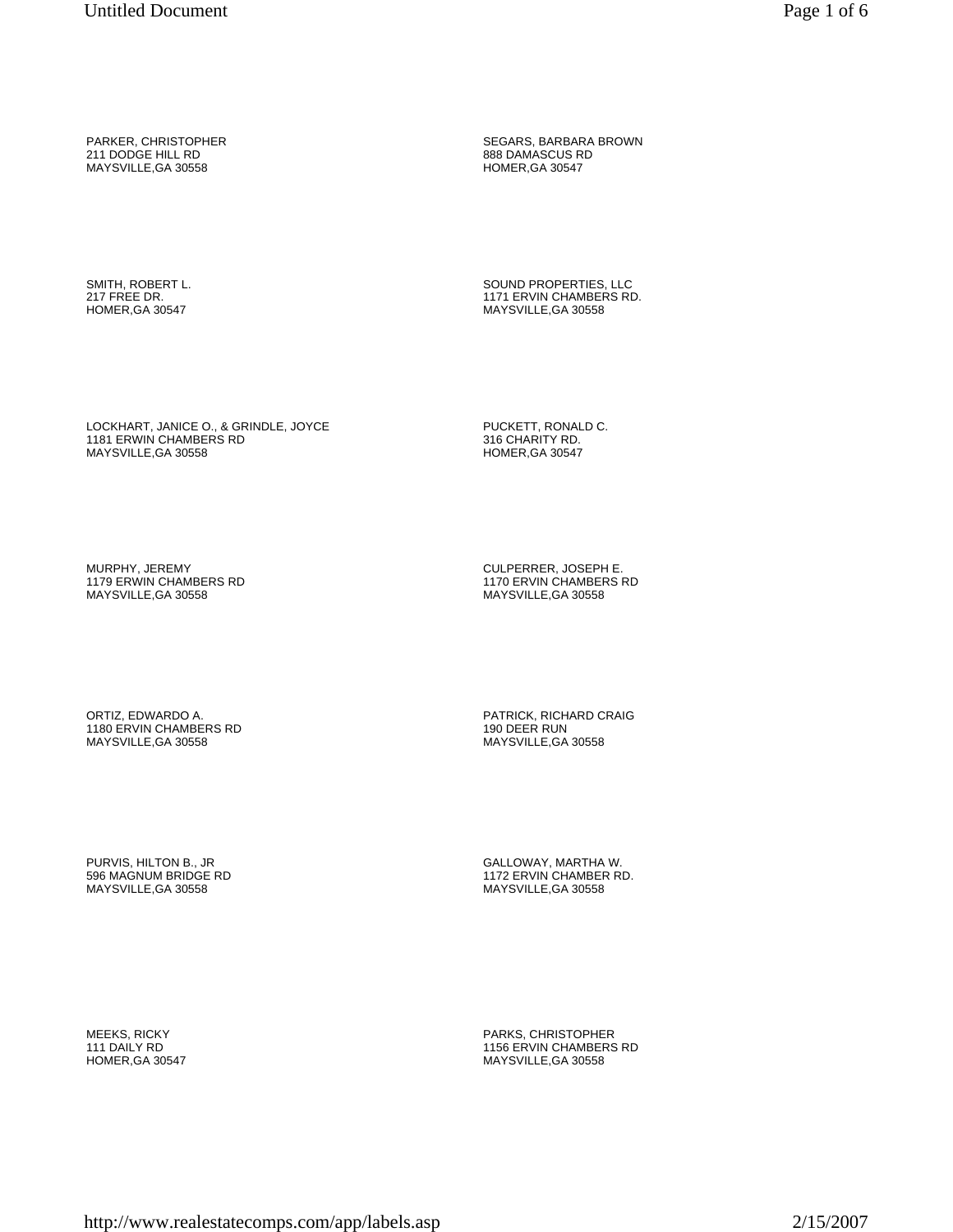CONTRERAS-FRANCO, LAMBERTO 1168 IRVIN CHAMBERS RD. MAYSVILLE,GA 30558

HICKS, THURMOND E. 1162 ERWIN CHAMBERS RD MAYSVILLE,GA 30558

FARMER, DAVID K. 1719 SAMPLE SCALES RD HOMER,GA 30547

STOKES, JEANIE LYNN 137 MULBERRY ST HOMER,GA 30547

RYLEE, JOHN F., & RYLEE, JOHN TAYLOR 175 JAKE SHUBERT DR MAYSVILLE,GA 30558

DYKES, TIM J. 4 COMER ST MAYSVILLE,GA 30558

SAVAGE, PHILLIP 121 HOGAN ST MAYSVILLE,GA 30558 HOLLAND, JAMES C. 1145 PAYNE RD HOMER,GA 30547

DUREN, BILLY W. 944 SHADY GROVE RD HOMER,GA 30547

HEMPHILL, ANGELA K. 23 HOMER ST MAYSVILLE,GA 30558

SPIVEY, JEREMY 215 MARION CAPE DR MAYSVILLE,GA 30558

GASE, TOBY L. 360 BOLING RD. HOMER,GA 30547

PARDUE, JOSEPH C. 621 DAMASCUS RD HOMER,GA 30547

SPENCER, PAMELA E. 2 BROWN ST HOMER,GA 30547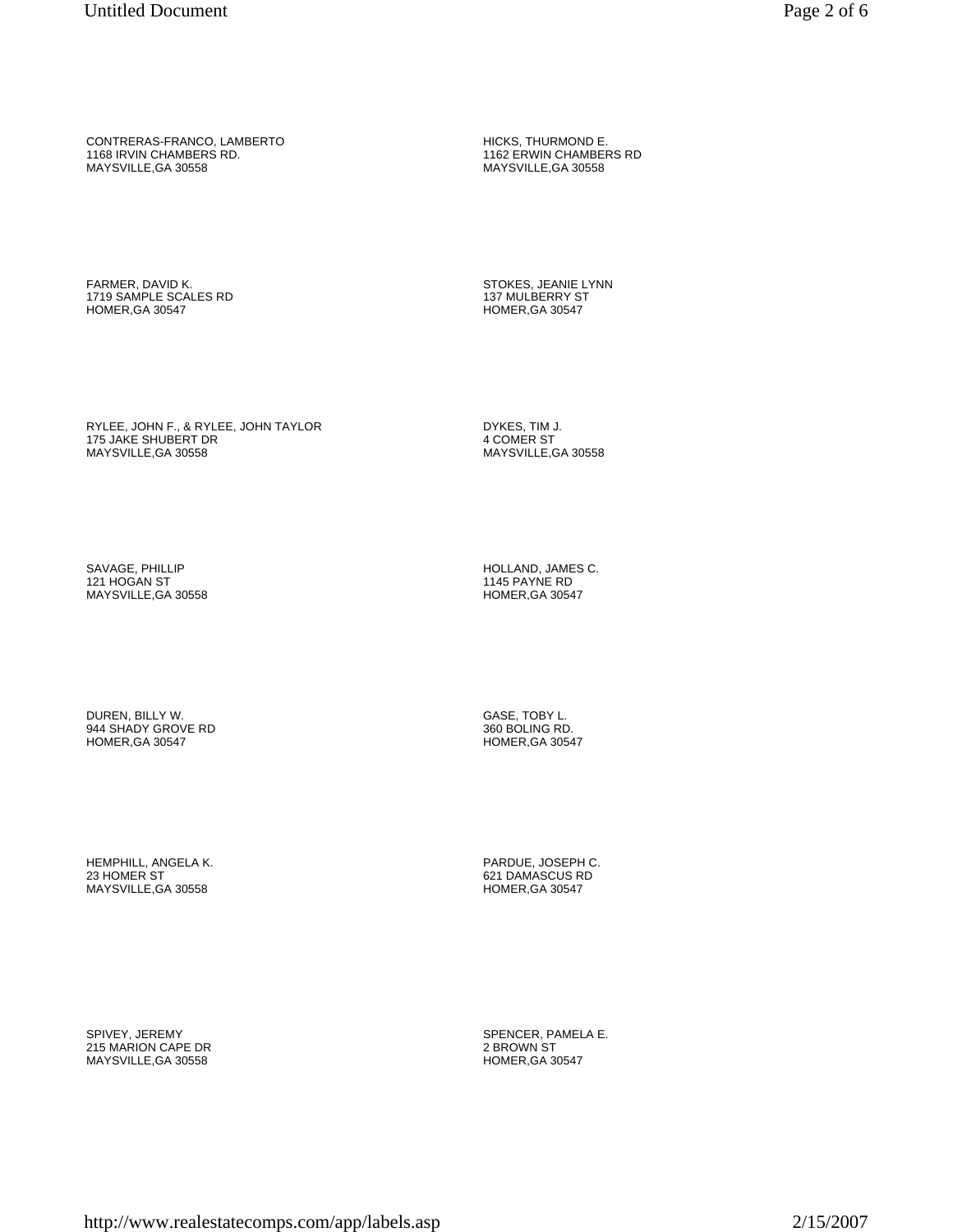GUNTER, JUSTIN, & LANCE, MARTI KARYN 30 N. MAIN ST MAYSVILLE,GA 30558

WOOD, ELIZABETH ASHLEY 2826 HWY 198 HOMER,GA 30547

CASEY, STACY A., & MICHAEL R.

117 FAIR ST MAYSVILLE,GA 30558

KEEFE, TIMOTHY 204 FAIR ST MAYSVILLE,GA 30558

PURDY, DARREN J. 694 DAMASCUS RD HOMER,GA 30547

HALBROOK, TAMMY 54 WEST RIDGEWAY RD MAYSVILLE,GA 30558

MADISON, TIMOTHY G. 170 HAULBROOK RD MAYSVILLE,GA 30558

GEE, BILLY F. 338 EVANS ST HOMER,GA 30547 JONES, JEREMY R. 195 RIDGEWAY TERRACE MAYSVILLE,GA 30558

DYE, ALAN L. 2250 HWY 98 MAYSVILLE,GA 30558

SMITH, LARRY D. 314 EVANS ST HOMER,GA 30547

LORD, BRENT D., & SHORE, KRISTIN M. 107 HARDWOOD CT MAYSVILLE,GA 30558

CRAWFORD, RYAN, & WEBRECK, SARA 155 OAK DR MAYSVILLE,GA 30558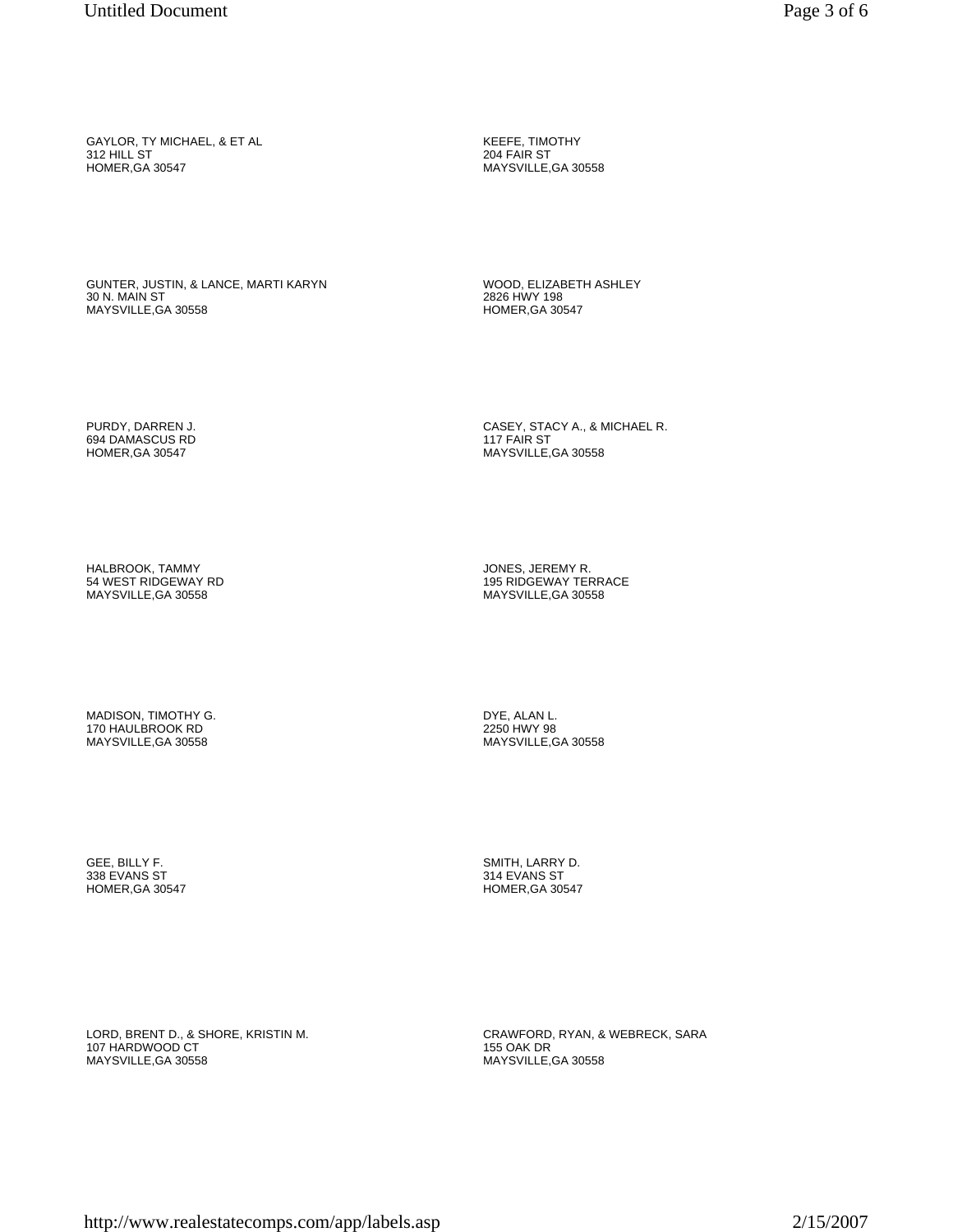BELL, AVERY E. 312 EVANS ST HOMER,GA 30547

DALTON, JERRY L. 588 WELLS RD HOMER,GA 30547

RUBIO, KRISTINE 115 HARDWOOD CT MAYSVILLE,GA 30558

FRANKLIN, THOMAS MICHAEL 245 SCALES CREEK RD HOMER,GA 30547

PARSON, RHONDA J., & MARSHALL J. 176 OAK DR MAYSVILLE,GA 30558

FAIN, RANDY, & SIMMONS, HENRY 3488 DAMASCUS RD HOMER,GA 30547

BROWN, STEVEN ALLEN 130 SULLIVAN DR HOMER,GA 30547

MARTIN, BRIAN K. 153 SULLIVAN DR HOMER,GA 30547

LINNE, DANIEL E., & LOU S. 30 WILDWOOD LN HOMER,GA 30547

MASON, MELVIN CHAD 149 THOMPSON ST HOMER,GA 30547

CARTER, KIMBERLY 221 SCALES CREEK RD HOMER,GA 30547

IVEY, ERNEST E. 2331 HWY 51 HOMER,GA 30547

SPENCER, JASON 680 HAWKINS RD HOMER,GA 30547

MURRAY, BILLY, JR 60 A HOMER ST MAYSVILLE,GA 30558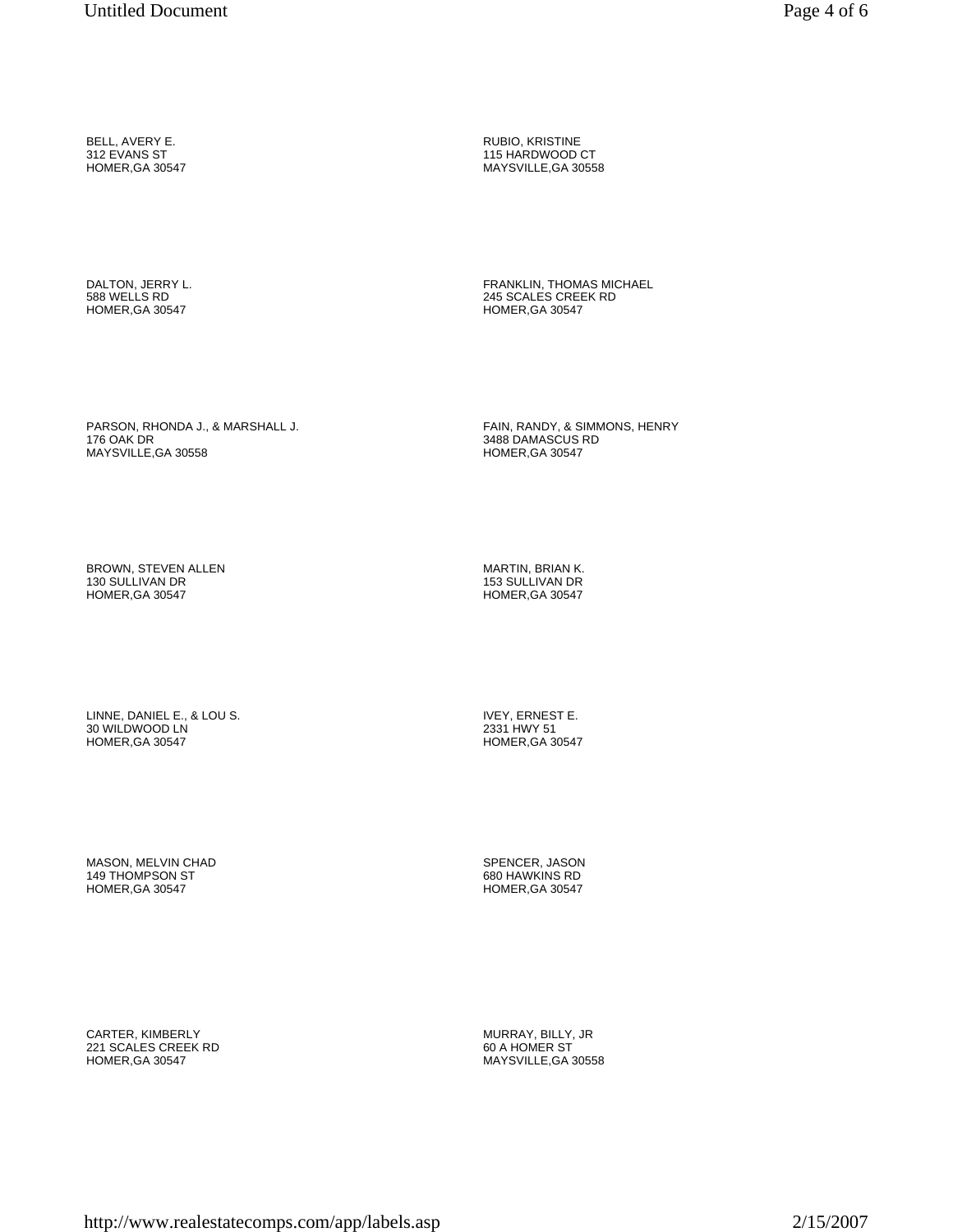HERNANDEZ, ABEL, & CHRISTINE 334 A&B HOLLAND DAM DR MAYSVILLE,GA 30558

O'DETTE, SHAWN M. 155 SULLIVAN DR HOMER,GA 30547

MANEY, KENNETH 44 N. MAIN ST MAYSVILLE,GA 30558

WALKER, PAULA A. 166 SULLIVAN DR HOMER,GA 30547

TRUSLOW, DUANE K. 145 SULLIVAN DR HOMER,GA 30547

ARMSTRONG, CRAIG 1178 HWY 51N HOMER,GA 30547

HUBBARD, STACEY 148 SULLIVAN DR HOMER,GA 30547

WELLBORN, RAYMOND 132 SULLIVAN DR HOMER,GA 30547

ROBERTS, RONALD C. 492 EAST FREEMAN ST MAYSVILLE,GA 30558

PARKER, DARRELL D. 211 DODGE HILL RD MAYSVILLE,GA 30558

MORROW, SANDRA P. 1215 DAMASCUS RD HOMER,GA 30547

BARRETT, KENNETH 1234 GROVE LEVEL RD MAYSVILLE,GA 30558

NIX, ODELL J., & WILLOREE C. 153 ROBERTS CIR HOMER,GA 30547